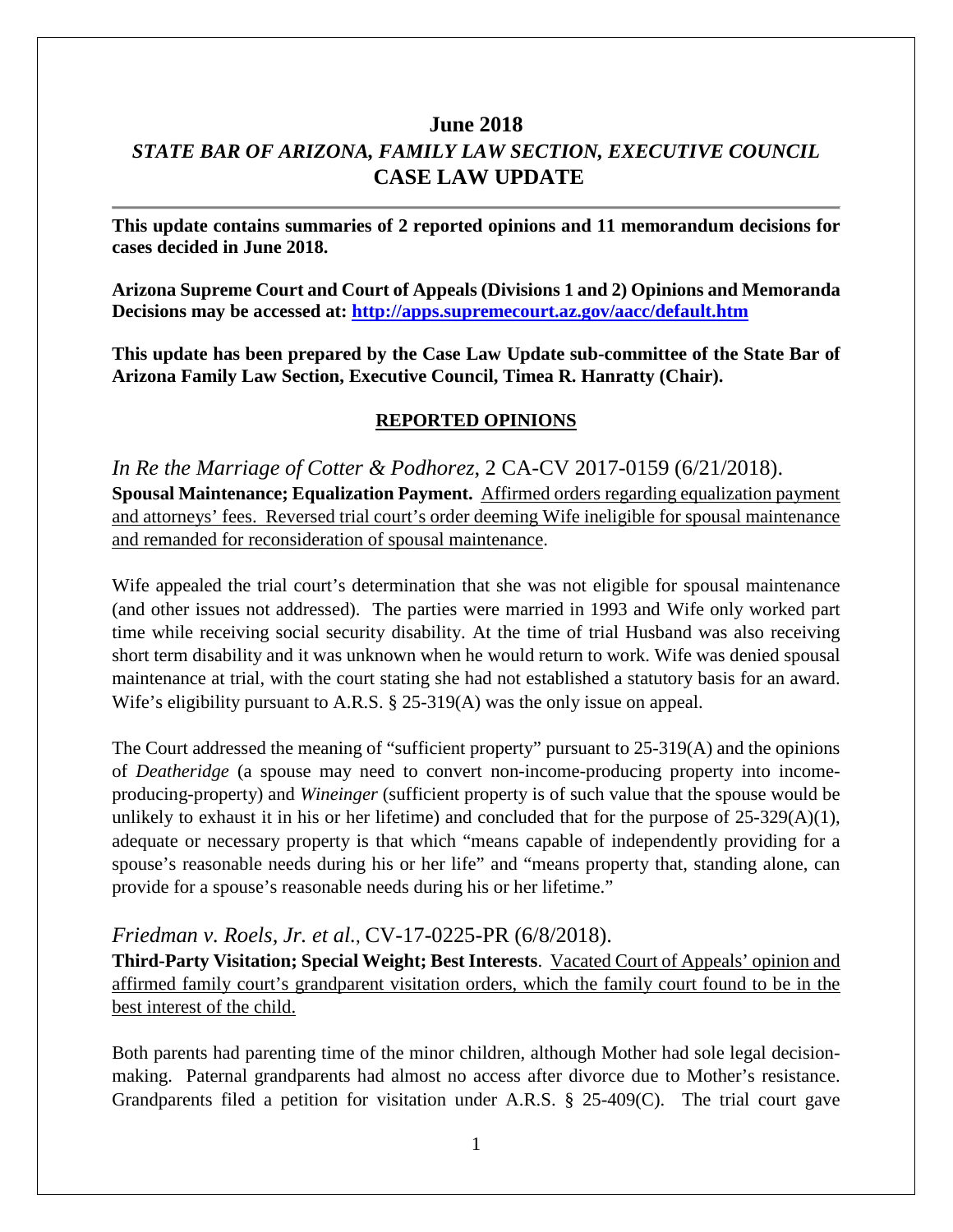deference to Mother's opinion as "special weight" that grandparents should not have visitation, and applied a rebuttable presumption that Mother acted in the children's best interests, but the court found that visitation was in the children's best interests applying the factors in § 25-409.

The Supreme Court reasoned that although § 25-409 provides that parents' opinion should be given "special weight," that term is not defined although the Court assumed it was similar to that same phrase as used by the United States Supreme Court in *Troxel v. Granville*, 530 U.S. 57 (2000) (plurality). However, the Court did not need to define the contours of "special weight" because here two legal parents had opposite opinions, and thus giving each "special weight" essentially cancelled out any presumption in favor of any parent. The grandparents need only show that visitation was in the children's best interests. The Court also disapproved of a higher burden of proof for third-party visitation, previously established by *Goodman v. Forsen*, 239 Ariz. 110 (App. 2016), that a nonparent must prove the child's best interests will be substantially harmed absent judicial intervention. Accordingly, the Court held that when two legal parents disagree about thirdparty visitation and the child's best interests, neither parent is entitled to a presumption, and the court's finding controls on whether third-party visitation is in a child's best interests.

### **MEMORANDUM DECISIONS**

*Nicaise, Jr. v. Sundaram*, 1 CA-CV 17-0334 FC (6/28/2018). **Attorneys' Fees; Excusable Neglect.** Reversed order denying motion for leave to file attorneys' fees application and remanded to allow filing of fee application.

Trial court awarded attorneys' fees to Mother due to Father's unreasonable conduct and ordered deadline for her to file fee application. Mother's counsel failed to file fee application by deadline so filed a motion for leave to file the application, stating a paralegal incorrectly calendared the deadline and that Mother's counsel was hospitalized on the deadline and did not return to the office until seven days later. Without any reason other than Mother should have properly calendared the deadline, the trial court denied the motion and Mother's subsequent motion for reconsideration. On appeal, Mother argued trial court abused its discretion because the undisputed evidence showed that the failure to file the motion on time was due to excusable neglect. The Court of Appeals agree, finding the trial court did not apply the proper standard and abused its discretion.

*Pyle v. Bennett*, 2 CA-CV 2017-0179 (6/27/2018). **Grandparent Visitation.** Affirmed, upholding trial court's ruling granting grandparent visitation.

\*Case was pending on appeal when *Friedman & Roels* was decided by the Arizona Supreme Court.

Bennett and Pyle are the unmarried parents of a child. Bennett was awarded primary care of the child and Pyle was awarded parenting time supervised by his mother, Vogel. Vogel had visitation with the child while Pyle was attending school in California, until she had a dispute with Pyle. Vogel then filed a petition for grandparent visitation, requesting visitation at the times Pyle would otherwise have exercised parenting time (including 2 days a week at her home).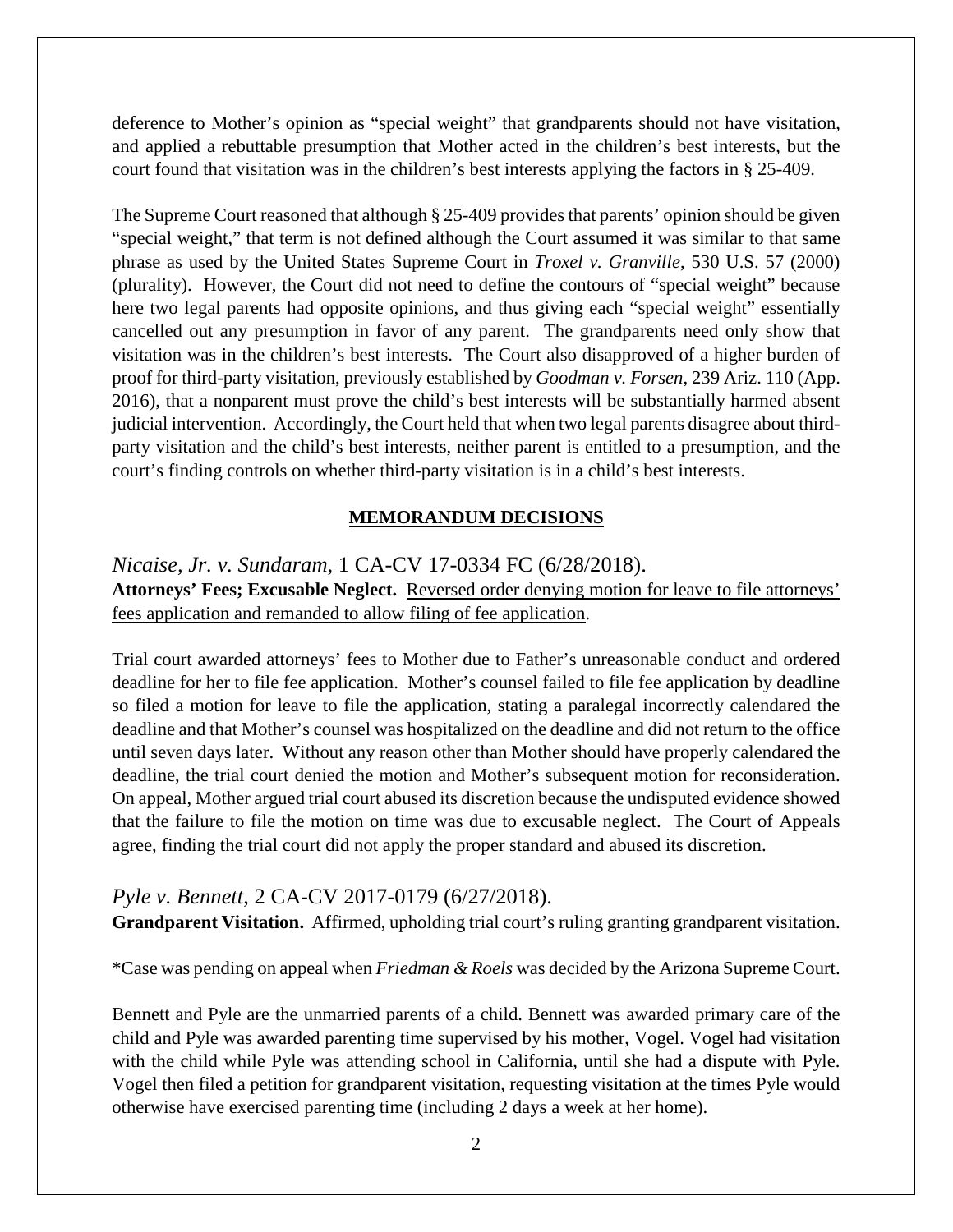Bennett moved to dismiss the petition, and filed a petition for modification of legal decision making and parenting time and a request for relocation to South Carolina. Bennett requested supervised visits twice per month for two to three hours a time for Vogel by Facetime/Skype and supervised visitation in South Carolina.

Pyle did not appear at trial. The Court issued a preliminary oral ruling that Vogel would exercise visitation twice a week for 3 hours a time. Pyle resided with Vogel by the time of the trial. Before trial, Pyle submitted a pretrial statement indicating Vogel had established a close bond with the child and the trial ruling noted that Pyle favored his mother's continued interaction with the child during his absence. Trial court found that Vogel rebutted the presumption that Bennett was a fit parent and also found that Bennett's position regarding visitation was not in the best interest of the child, though it did give her position "some special weight." Because *Friedman & Roels* had not yet been decided, the trial court further noted that no prior case gave any guidance for a situation like this one where two potentially fit parents disagreed on grandparent visitation, but concluded that in such situations each parent's opinion should be given equal weight and further concluded terminating grandparent visitation would be contrary to the child's best interests.

Bennett appealed trial court's order granting Vogel visitation with the child. On appeal, Bennett argued the trial court should have given her position greater deference as a fit parent and denied that her position was diametrically opposed to Pyle's. The appellate court noted that pursuant to *Friedman & Roels,* when two legal parents disagree about visitation, both parent's wishes are granted special weight but neither is entitled to a presumption in his or her favor, instead requiring the trial court to consider foremost what is in the best interest of the child. The Court further noted the evidence supported a position that Pyle supported the visitation while Bennett was opposed to it. Upon a best interests analysis the court determined continued contact was appropriate.

Bennett also argued that the trial court abused its discretion in not adjusting the orders once Pyle was back in Arizona. To the contrary, the court noted his anticipated return and per A.R.S. § 25- 409(F), the visitation for Vogel would occur during Pyle's regularly scheduled parenting time.

## *Greene v. Sawicki II*, 1 CA-CV 17-0007 FC (6/26/2018). **UCCJEA.** Reversed family court's order declining to exercise jurisdiction based on more appropriate forum.

Family court entered parties' parenting plan, which awarded Mother final decision-making authority and equal parenting time in 2008. In 2010, Mother moved to Illinois with the children and Father followed, even living with Mother and the children. In 2011, the parties stipulated to joint custody and a parenting time schedule, which provided that neither would move with the children more than 50 miles from their residence absent court order or written consent of the other parent. In 2012, Mother unilaterally moved back to Arizona with the children. Father filed a court action. The trial court found that both parties had committed DV against each other, but reaffirmed joint legal custody, ordered Mother to return to Illinois, and ordered a parenting time schedule.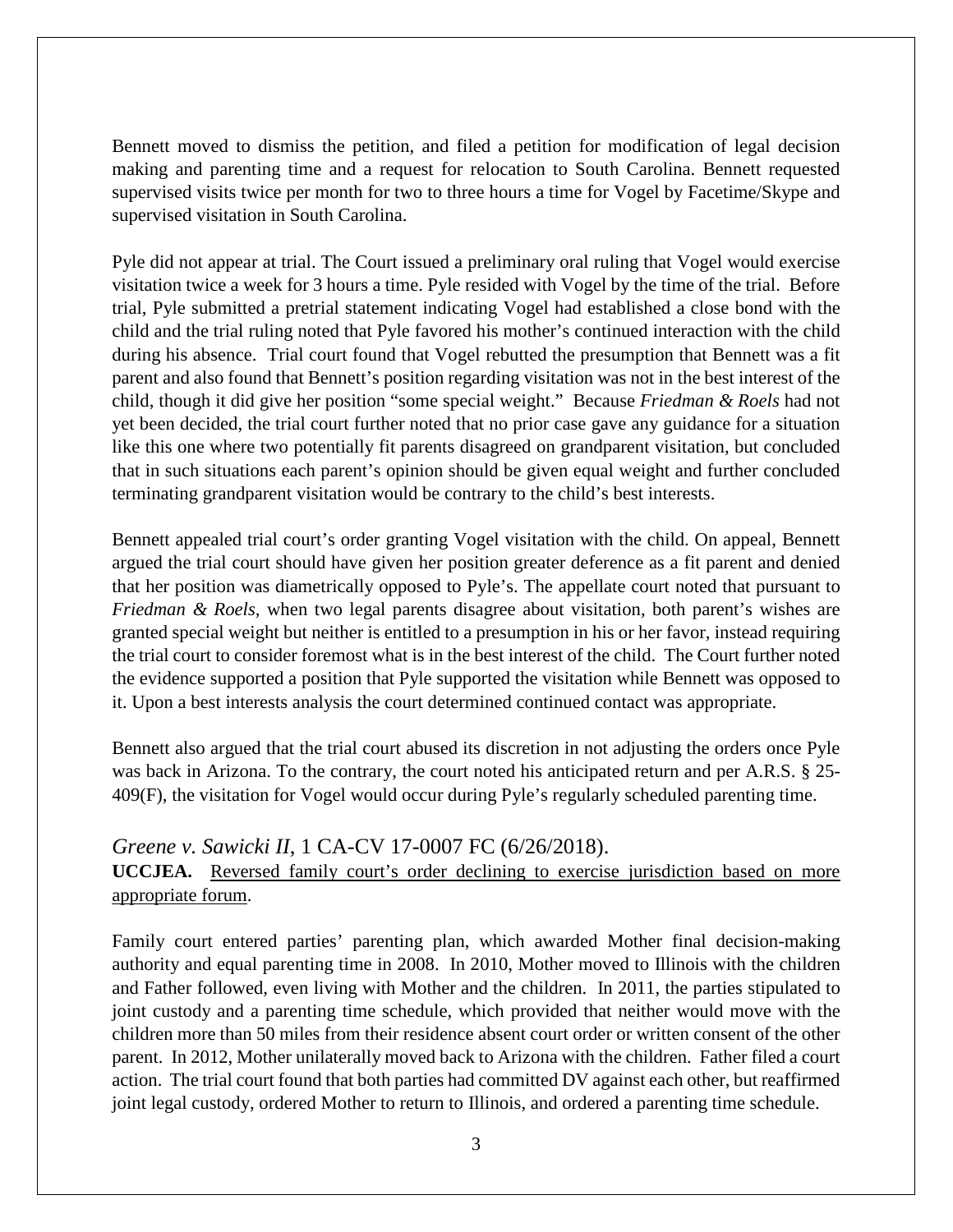In 2014, Mother still had not returned to Illinois, so she filed a petition to permit relocation, which the court denied. Mother and the children returned to Illinois in 2016 and moved in with Father. Mother then returned to Arizona alone. Thereafter, Mother obtained an OOP against Father, obtained an order for parenting time in Arizona, and Father filed a modification action in Illinois.

The Arizona and Illinois courts held a UCCJEA conference in November. Mother was not sworn, but described the DV Father had committed, which caused her to have to remain in Arizona. The Illinois Court found that the children's home state was now Illinois and Mother would have to appear in-person for hearings. The Arizona Court concluded that Illinois had jurisdiction under A.R.S. § 25-1037 (inconvenient forum), but did not make findings on the record, despite Mother's request to know what factors weighed in Arizona's favor, or in the minute entry. Mother appealed.

Court of Appeals held that under A.R.S. § 25-1037, the family court was required to consider domestic violence. Here, the family court was presented with disputed allegations of domestic violence, but took no evidence to resolve the dispute, which was error. The parties must have been given the opportunity to present facts and legal argument before a decision on jurisdiction was made pursuant to A.R.S. § 25-1010(B). Doing so ensures due process. And when the parties dispute relevant facts, the dispute must necessarily be resolved through an evidentiary hearing. The family court here abused its discretion by failing to hold an evidentiary hearing. Therefore, the Court of Appeals reversed because the record was inadequate to justify the court's decision to decline jurisdiction.

## *Ezell v. Tapia*, 1 CA-CV 16-0411-FC (6/21/2018).

**Marital Presumption of Paternity.** Reversed trial court's order regarding lack of paternity and remanded for further proceedings consistent with the decision in *McLaughlin v. Jones*.

Ezell filed a petition for dissolution of marriage seeking recognition of her parentage of the child born to Tapia during the parties' same sex marriage. The trial court found that the marital presumption did not apply to Ezell because she is not a man and, therefore, Tapia rebutted the presumption of paternity. Ezell appealed and the appeal was stayed pending Arizona Supreme Court review in *McLaughlin*. Subsequent to the Arizona Supreme Court decision in *McLaughlin*, the court released the stay. The Court of Appeals reversed the trial court's orders and remanded for the trial court to consider the applicability of equitable estoppel in light of *McLaughlin*.

## *Morrow v. Morrow*, 1 CA-CV 17-0658 FC (6/19/2018).

**Modification of Spousal Maintenance; Arrears; Equitable Defenses of Waiver and Estoppel; Motion for New Trial.** Affirmed trial court's orders denying motion for new trial and regarding downward modification and arrears through the filing date of the contempt petition, but remanded for determination of arrears thereafter.

Wife worked during the marriage and made approximately \$117,434 gross the year prior to the entry of the divorce. Husband had a Bachelor's and Master's Degree, but had not worked since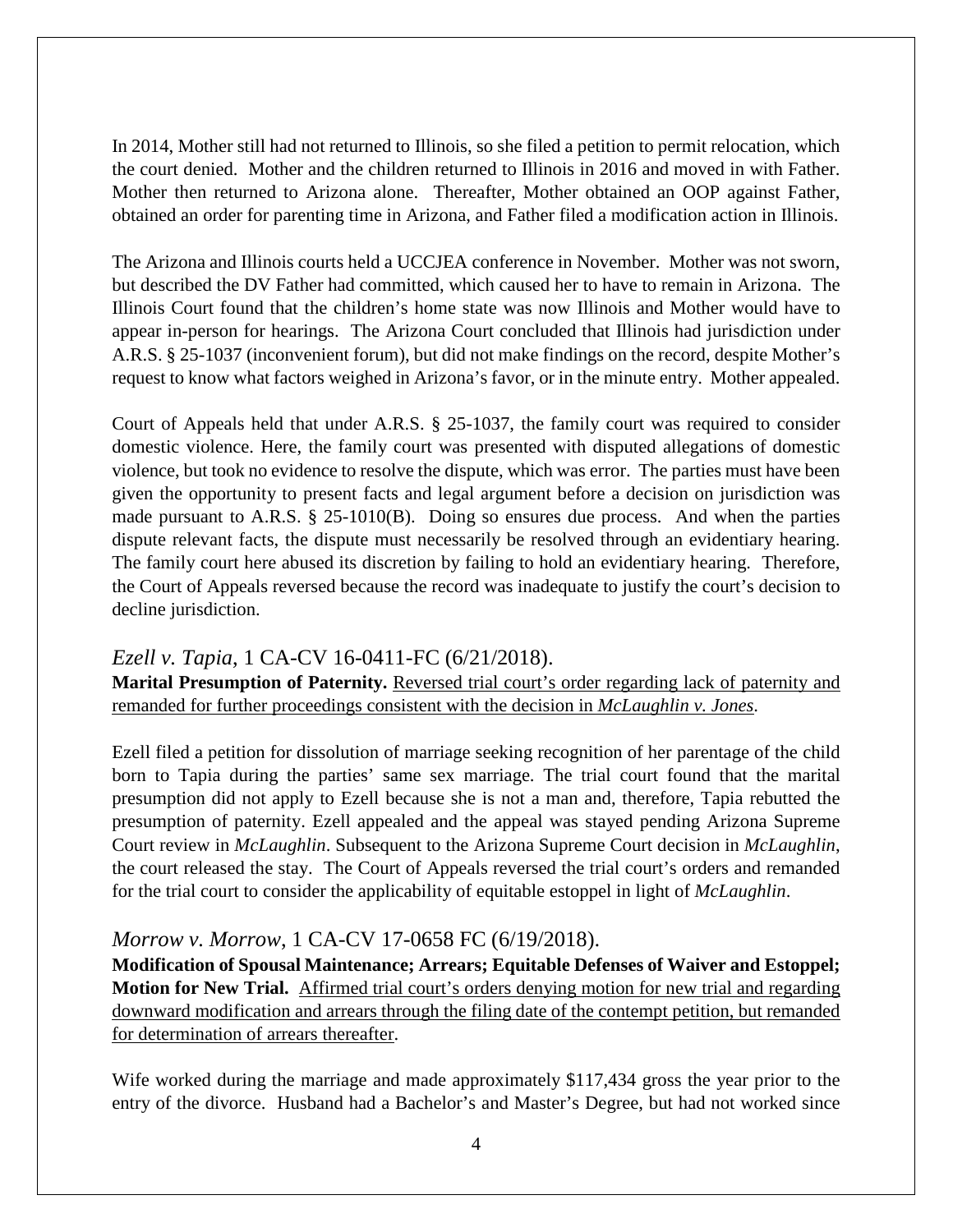2001 due to a serious car accident in 2000. He was denied social security disability in 2006. The parties had two adult children as of 2012. Wife was ordered to pay Husband \$2,000 for temporary spousal maintenance and \$4,000 as permanent spousal maintenance to Husband for an indefinite term as the family court found Husband was unlikely to achieve financial independence.

After both parties appealed, Husband told Wife he had told his attorney to put spousal payments "on hold" and he was going to "hold off" on seeking to collect his spousal maintenance award. Neither party pursued their appeals and both were dismissed in 2014. In 2016, Husband asked for money and raised the issue of alimony to Wife, but did not request back pay or maintenance going forward. Wife paid him \$2,500. In 2017, Husband filed a contempt petition seeking judgment for \$156,000 in unpaid support. Wife responded and filed a counter-petition for modification. In her response, Wife argued that Husband had been working since shortly after the divorce and raised affirmative defenses (waiver, laches, fraud, unclean hands, and estoppel).

The family court denied Husband's request to find Wife in contempt and found that Wife established waiver and estoppel on any maintenance arrearages by clear and compelling evidence. The court reduced spousal maintenance to \$0 and awarded Wife a portion of her fees based on Husband's unreasonableness. Husband appealed and later, filed a motion for new trial related to arrearages, the modification, and the award of fees (but he failed to present any arguments concerning the attorneys' fee award on appeal). The family court denied Husband's motion for new trial and awarded Wife \$1,000 for her fees after Husband objected to her Fee Application. Husband amended his notice of appeal to include the denial of the motion for new trial.

The Court of Appeals held the family court did not err in ruling that Husband was not entitled to arrears because Wife proved by clear and compelling evidence her equitable defenses of waiver and estoppel. The Court distinguished *Ray v. Mangum*, on which Husband relied, and instead analogized *Cordova*, as the facts were more on point. The Court found that Husband's statements that spousal maintenance was "on hold" coupled with his inaction to commence collection efforts for many years was clear and compelling evidence of his admission of waiver of his spousal maintenance award. Husband's waiver was, however, revoked upon the filing his contempt petition so the Court remanded for determination of the arrears from that point.

Regarding estoppel, Husband argued that Wife unjustifiably relied on his verbal promise to forego spousal maintenance because she and her attorney "knew and understood the necessity of formalizing their agreement." The Court distinguished the case Husband cited because it was a child support case and child support has different policy considerations than spousal maintenance, among other distinguishing characteristics. The Court of Appeals found that Wife was injured in relying on Husband's statements regarding the "hold" because she forever lost the ability to have a higher court review the spousal maintenance award. The Court affirmed the family court's order, but held that Husband is estopped from asserting a claim for spousal maintenance arrearages only from the time he waived the maintenance obligation until he filed his contempt petition.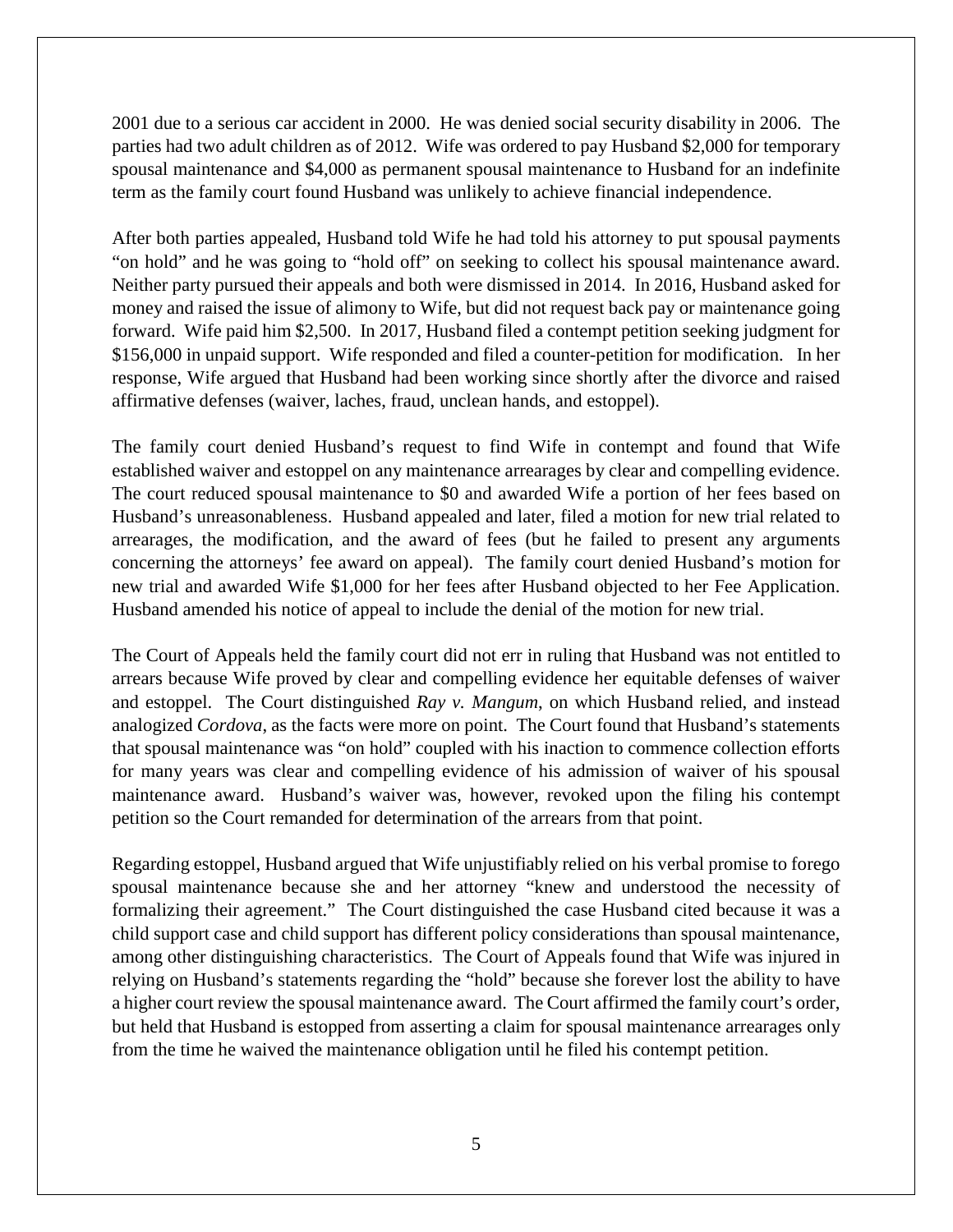As for the downward modification, the Court of Appeals held the family court did not abuse its discretion because the family court considered all of the -319(B) factors and concluded that the appropriate amount would be \$0.00 based on those factors. Nor did the family court abuse its discretion in denying Husband's motion for new trial as waiver and estoppel were proven and there were substantial and continuing changed circumstances warranting modification.

# *Torres v. Miramontes*, 1 CA-CV 17-0472 FC (6/19/2018). **Property Division; Disclaimer Deed.** Affirmed trial court's orders regarding real property.

Parties were married in 2007 and divorced in 2016. Husband presented as evidence a disclaimer deed Wife signed regarding the Solano property, which was purchased during the marriage and the down payment paid with Husband's sole and separate property, which Wife disputed. Wife admitted she signed the disclaimer deed, but only because she was an undocumented immigrant Regarding the 87<sup>th</sup> Avenue property, which was also purchased during the marriage, Wife testified there was an \$8,000 outstanding debt on the property resulting from a loan made by Wife's parents so the property should be awarded to her because that is what the parties intended. The family court awarded Solano property to Husband as his sole and separate property and ordered the 87<sup>th</sup> Avenue property be sold with net proceeds divided equally between the parties. Wife appealed.

On appeal, Wife argued that the trial court erred by ignoring her explanation about the motivation for signing the disclaimer deed; she had believed that her immigration status precluded her from being on the title and loan documents. The Court of Appeals disagreed, citing *Bell-Kilbourn*, as the reasons behind Wife's decision to sign the disclaimer deed do not alter the character of the property as Husband's separate property at the time of acquisition. Regarding the  $87<sup>th</sup>$  Avenue property, the Court of Appeals held the family court did not err in ordering it be sold with the proceeds divided equally because Wife presented no evidence to overcome the community property presumption.

#### *Jasso v. Jasso*, 1 CA-CV 17-0385 FC (6/19/2018).

**Real Property Division; Quitclaim Deed; Default; Estoppel.** Affirmed trial court's orders regarding division of real property granting home to Husband despite having signed quitclaim deed after default became effective, but before entry of default decree.

Parties had two community property homes. Wife requested in her Petition for Dissolution that she be awarded one and Husband be awarded the other. Wife then filed for default and default became effective. The following month, Husband signed a quitclaim deed conveying to Wife the home that Wife asked be awarded to him. A few days later, the court issued the default decree, which awarded Husband the home he had just quitclaimed to Wife. Four years later, Husband filed a petition to enforce, requesting that Wife sign quitclaim deed for the home that was awarded to him in the default decree. In her response, Wife asked the court to confirm the quitclaim deed Husband had executed to Wife and confirm that she is the owner of that home.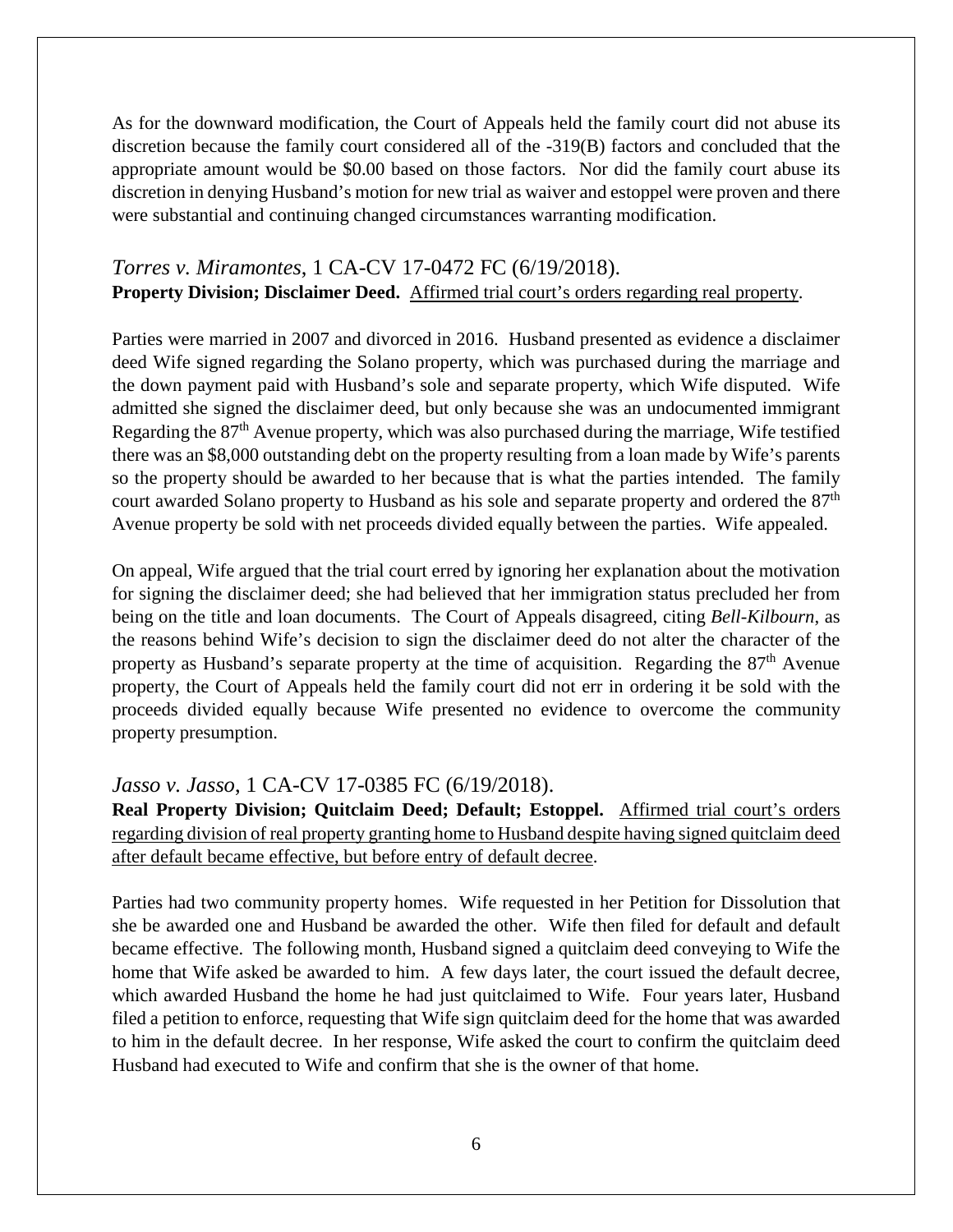At trial, Wife argued equitable estoppel and estoppel by deed applied and Husband's relief should be denied. The family court granted Husband's petition ordering that Husband should be awarded the home awarded to him in the default decree and that the parties execute a new deed in accordance with the court's ruling. The family court also ordered the parties to refinance both homes so that neither party was responsible for the mortgage on the other party's home. The family court did not, however, address Wife's estoppel arguments.

Wife moved for a new trial, arguing the family court did not address her estoppel argument and improperly ordered her to refinance the homes. The family court only rescinded the order that the parties refinance the homes. In its ruling, the family court stated that its silence as to estoppel meant it did not apply to the facts of this case because Wife prepared and entered her own default decree awarding the house to Husband and she did not seek any remedies under the ARFLP nor appeal the default decree. The family court further reasoned that equitable estoppel may have applied if despite the Default Decree Husband signed a quit claim deed after the Default Decree. Instead, it was signed three days before the Default Decree was entered. As such, the family court found that neither equitable estoppel nor estoppel by deed applied. Wife appealed.

The Court of Appeals essentially dismissed Wife's arguments on appeal and upheld the family court's rulings because Wife did not address the family court's conclusion that the decree controls the disposition of property or the finding that Wife failed to seek remedies under ARFLP 83 and 85 after submitting the decree ultimately entered by the court. Nor did Wife make any attempt to address the impact of these conclusions or findings on her estoppel theories. The Court of Appeals, therefore, found Wife's arguments in this regard are deemed waived and abandoned and even if the family court applied the incorrect legal standards for equitable estoppel and estoppel by deed, or erred in analyzing these two defenses, the court properly granted Husband's petition to enforce and denied Wife's motion for new trial based on the aforementioned unchallenged grounds.

## *Anthony v. Anthony*, 1 CA-CV 17-0384 FC (6/12/2018). **Domicile; UCCJEA.** Affirmed trial court's Decree and orders regarding jurisdiction.

The parties are Native American and lived in Arizona, New Mexico, and Texas during their marriage. From 2013 to the beginning of 2014, the parties and child lived on the Navajo reservation, but in January 2014, they moved to Texas. In April 2014, Mother and child returned to Arizona. In September 2014, Father filed for divorce in Apache County. Father listed his address as Texas and Mother's address as Sanders, Arizona. The family court requested the parties to submit memoranda on child custody jurisdiction and a hearing was set for July 2015.

At the July 2015 child custody hearing, the family court found Mother had tried to intentionally mislead the court by exaggerating certain allegations and found the child had not lived with her in Arizona, but instead with her mother in New Mexico. The family court granted Father legal decision-making and primary custodial parent status. The family court denied Mother's post-trial motions and Mother petitioned for special action. The Court of Appeals mandated that the family court hold a hearing to make specific findings on jurisdiction. Meanwhile, the month after the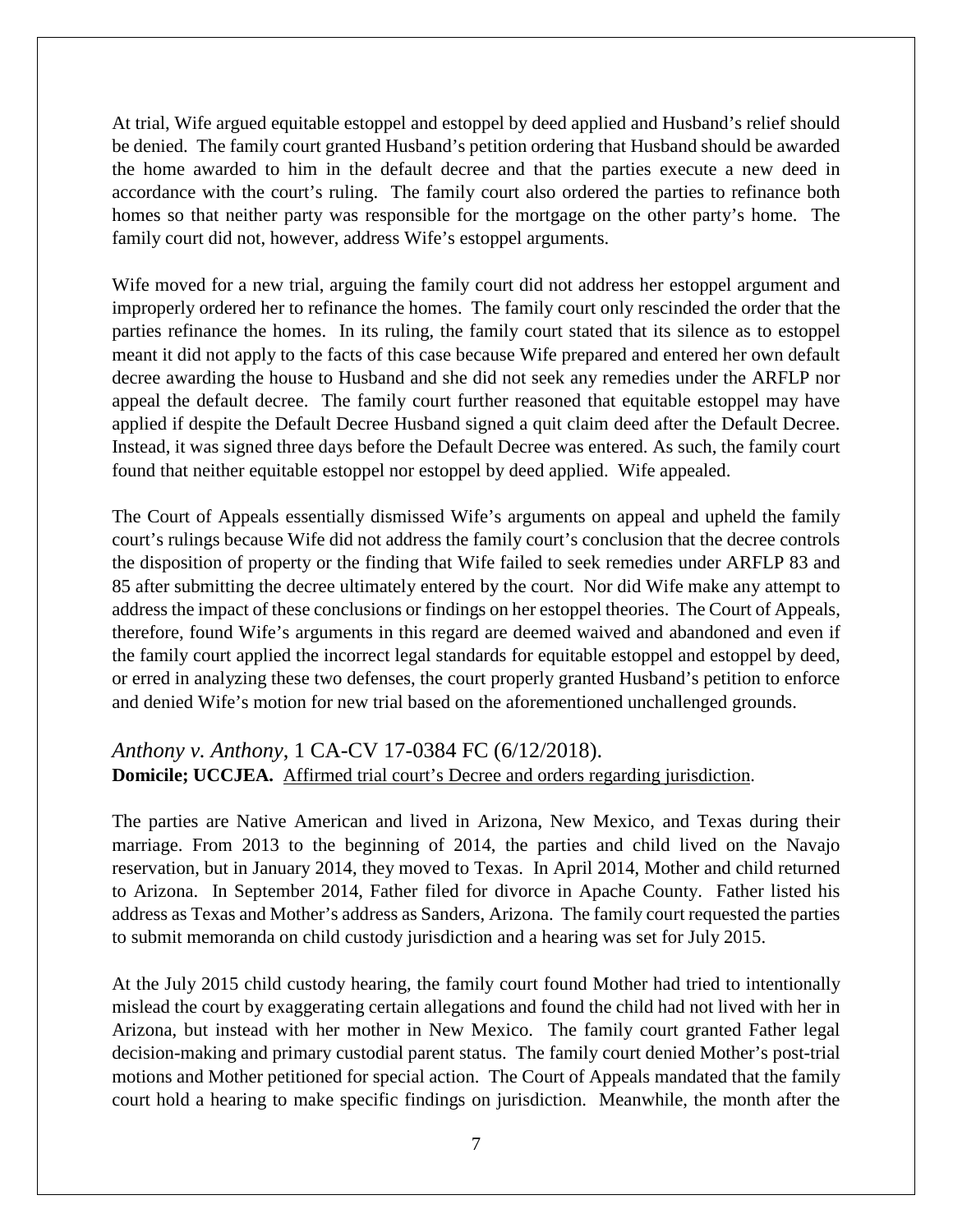child custody hearing, Mother submitted a petition for child custody to the Navajo Nation court, which entered a default judgment, and awarded Mother sole legal and physical custody of the child. The Navajo Nation court additionally found it had "home state" jurisdiction over child custody because the child had been living in New Mexico, on the Navajo reservation, from August 2015 through the date of the judgment. Mother tried to register the Navajo court order, but the Arizona family court denied her request as it had already decided the issue of child custody.

The family court hearing on jurisdiction occurred in November 2015. Mother's testimony regarding the child's location was found to not be credible and the family court found that neither Arizona nor the Navajo Nation had home state jurisdiction because the child had lived in Texas, with the intention to remain, within the six months before Father filed the petition. Mother did not provide any evidence that her home in Sanders was on the reservation. The family court found Mother's attempt to seek a custody order from the Navajo Nation was forum shopping. The family court further found that the child had the most significant connection to Arizona and entered the Decree in April 2017. Mother moved for new trial, which was denied. Mother appealed the family court's jurisdiction to enter the Decree and determine the issue of child custody.

The Court of Appeals disagreed with Mother's argument that the family court had to expressly state she was domiciled in Arizona so long as sufficient evidence supports a finding of domicile, which it did. The Court agreed with the family court's analysis and conclusion that Mother and the child had significant connections to Arizona. The Court of Appeals found that even if Mother's home was on the reservation, it would not affect the analysis because the child would have had to live on the Navajo Nation from March 2014 onwards to establish six consecutive months of physical presence by the time Father filed his petition in September 2014, and Mother's own testimony refuted any such conclusion. The Court reasoned that although the Navajo Court could have concluded Mother and the child also had a significant connection with the reservation, its jurisdiction would have been concurrent with, not exclusive to the state court.

# *Williams v. Stapley-Williams*, 1 CA-CV 17-0520 FC (6/7/2018).

**UPAA; Allocation of Sales Proceeds; Trial Time/Due Process; Attorneys' Fees.** Affirmed trial court's orders upholding premarital agreement and the decree and the award of attorneys' fees.

## Facts

Wife was first presented with the parties' premarital agreement two months before their wedding date, but it was not signed until the wedding day in 2003. Per the premarital agreement:

- The parties agreed to retain all property then owned or later acquired as separate property and abrogated community property except as to any salaries earned after marriage.
- Wife would receive \$3,000 per month in spousal maintenance for thirty-six months, if the parties were married for at least three years.
- Both parties acknowledged "full financial disclosure" by the other party and waived additional disclosure.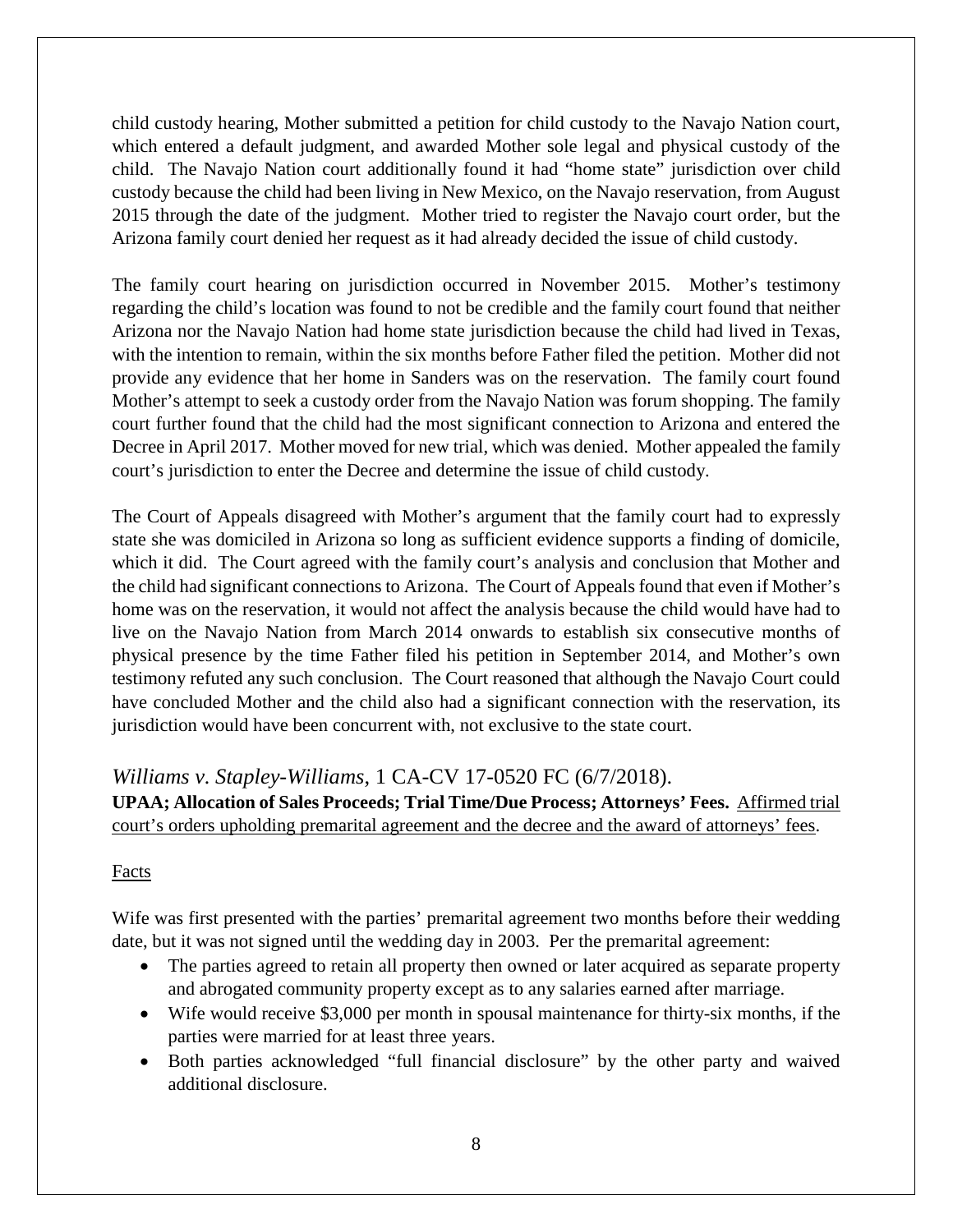- Both parties agreed they were entering into the agreement "freely, voluntarily and with full knowledge."
- The agreement stated who Husband's attorney was, but listed no attorney as representing Wife (testimony at trial revealed Husband encouraged her to consult an attorney).

The schedules attached to the agreement were blank at the time of signing and were not completed when the parties signed the premarital agreement; rather, Husband testified that he disclosed his assets to Wife throughout the period they dated when he took her to the various properties he owned and told her the value of each. Husband did not provide Wife with tax returns or bank statements before the premarital agreement was signed.

The year after the wedding, Husband purchased a condo for his adult son's use. Before closing, Wife signed a disclaimer deed. After closing, Husband signed a warranty deed conveying the property as CPROS. Four years later, an "Agreement to Sell and Buy Certain Rights and Interests" was entered. The condo sold in 2015.

At a hearing on Husband's Motion for Summary Judgment, the parties' testimony regarding duress and voluntariness contradicted each other. Wife also argued the premarital agreement was unconscionable. The family court ruled Wife had failed to establish the premarital agreement was involuntary or unconscionable, and that any defects were cured when Wife signed the subsequent 2008 Agreement, which the court also upheld as valid. The family court also found Wife had at least some actual disclosure and/or constructive knowledge of Husband's property provided during the 2.5 year courtship, and waived in writing her right to additional full disclosure.

At trial, the parties disputed the allocation of sale proceeds from the condo. In rejecting Wife's Statute of Frauds argument, the superior court concluded the parties and Husband's son had an oral agreement that Husband would pay the down payment, his son would make all remaining payments and would own the condo when he paid off the mortgage. The court also found this to be one of the rare cases where an equal allocation of the community sale proceeds would not be equitable, and awarded the remaining proceeds to Husband. Citing both the prevailing party standard in the premarital agreement and A.R.S. § 25-324, the family court also awarded \$40,000 in fees to Husband, finding Wife to have been unreasonable. The family court also denied Wife's request for fees, finding Husband was not unreasonable and the financial disparity "was not so great as to merit an award of fees and costs." Wife appealed the trial court's rulings.

Voluntariness: The Court of Appeals reiterated that it does not reweigh conflicting evidence and defers to the superior court's findings if reasonable evidence supports them. The Court did not find the embarrassment Wife felt in having to postpone the wedding as evidence of duress or deprivation of her free will and judgment, especially when she had the agreement for two months prior thereto, during which she could have reviewed it, requested changes, and sought legal counsel. The Court of Appeals held that when a premarital agreement is first presented and discussed is but one consideration in determining the voluntariness of the premarital agreement.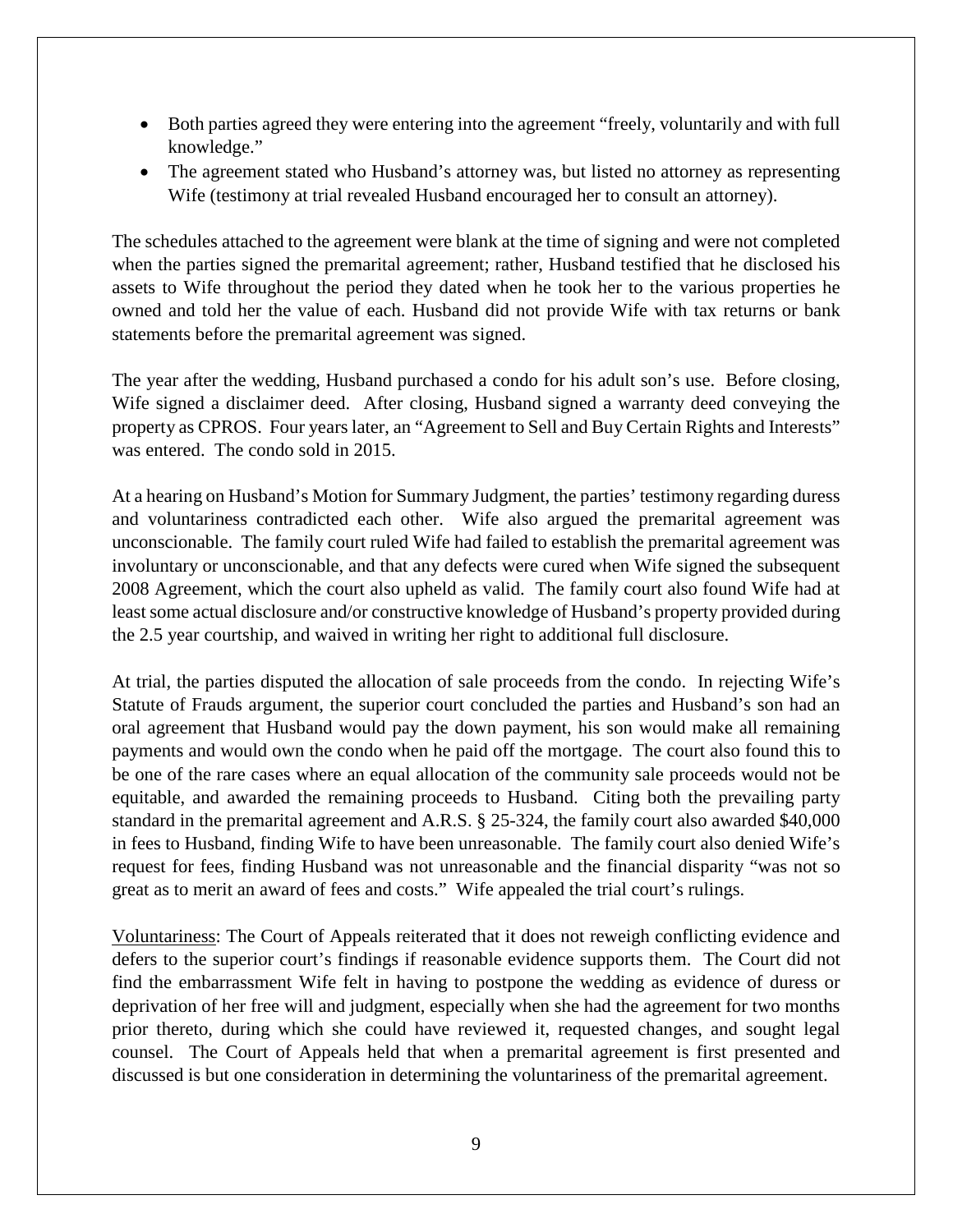Unconscionability: The Court of Appeals disposed of this issue by first addressing the disclosure requirements, which allowed the Court to bypass the procedural and substantive unconscionability questions. The Court of Appeals reasoned that Wife expressly waived additional disclosure and acknowledged Husband acquainted her with his means. Therefore, the premarital agreement was valid and enforceable. Had the additional disclosure waiver not existed in the premarital agreement, the Court of Appeals noted that Husband's partial, verbal disclosures of his assets would have been inadequate under Arizona's UPAA.

Condominium Sale Proceeds: The Court of Appeals did not need to decide whether there was an enforceable "contract" to transfer ownership of the condominium to the son or whether the part performance exception applied. Instead, it affirmed the award as an equitable property allocation under the circumstances, citing *Toth*, because the sales proceeds were not the result of any community effort and instead were the result of the son making the mortgage payments for 11 years and the down payment. Other home improvements were paid for by either Husband from his separate property or by the son. As with the wife in *Toth*, Wife made no contribution to the condominium. The superior court could not award the sale proceeds to the son after he withdrew his motion to intervene. However, the son assigned his interests to Husband. Therefore, it was equitable to award the remaining proceeds to Husband, as the son's assignee.

Attorneys' Fees: The express findings of the court concerning Wife's unreasonable positions and the sufficiency of her financial resources more than adequately support an award of fees to Husband pursuant to A.R.S. § 25-324, and on that basis, the Court of Appeals affirmed that award.

Trial Time Limitations: Most of the evidence Wife mentioned in her offer of proof related to the unconscionability and disclosure elements. The Court of Appeals ruled that the superior court properly upheld the premarital agreement based on Wife's waiver of any additional financial disclosure beyond that already provided by Husband. Therefore, any additional evidence offered by Wife does not impact that finding; accordingly, the Court of Appeals held that Wife was not prejudiced by the court's denial of additional time.

### *Jurgens v. Jurgens*, 1 CA-CV 17-0492-FC (6/5/2018).

### **Relocation.** Affirmed trial court's order denying motion to dismiss petition to prevent relocation filed outside of time limits prescribed by A.R.S. § 25-408(C).

Married couple lived in Yuma for at least 12 years, and at time of divorce had an infant. They divorced in 2015 and shared legal decision-making and parenting time there until 2017, when Mother refused to sign a renewal letter for her employment and accepted a job in Phoenix. Father filed a petition to prevent relocation, and Mother eventually served a notice of intent to relocate under A.R.S. § 25-408(A)-(B). Father did not serve his petition until after the deadline to respond to the Notice of Intent. The trial court denied Mother's motion to dismiss, which argued the petition was premature because it was filed before her Notice of Intent, and the petition was served too late after her Notice of Intent. The trial court held an evidentiary hearing, heard testimony favoring both parents, and eventually ruled in Father's favor.